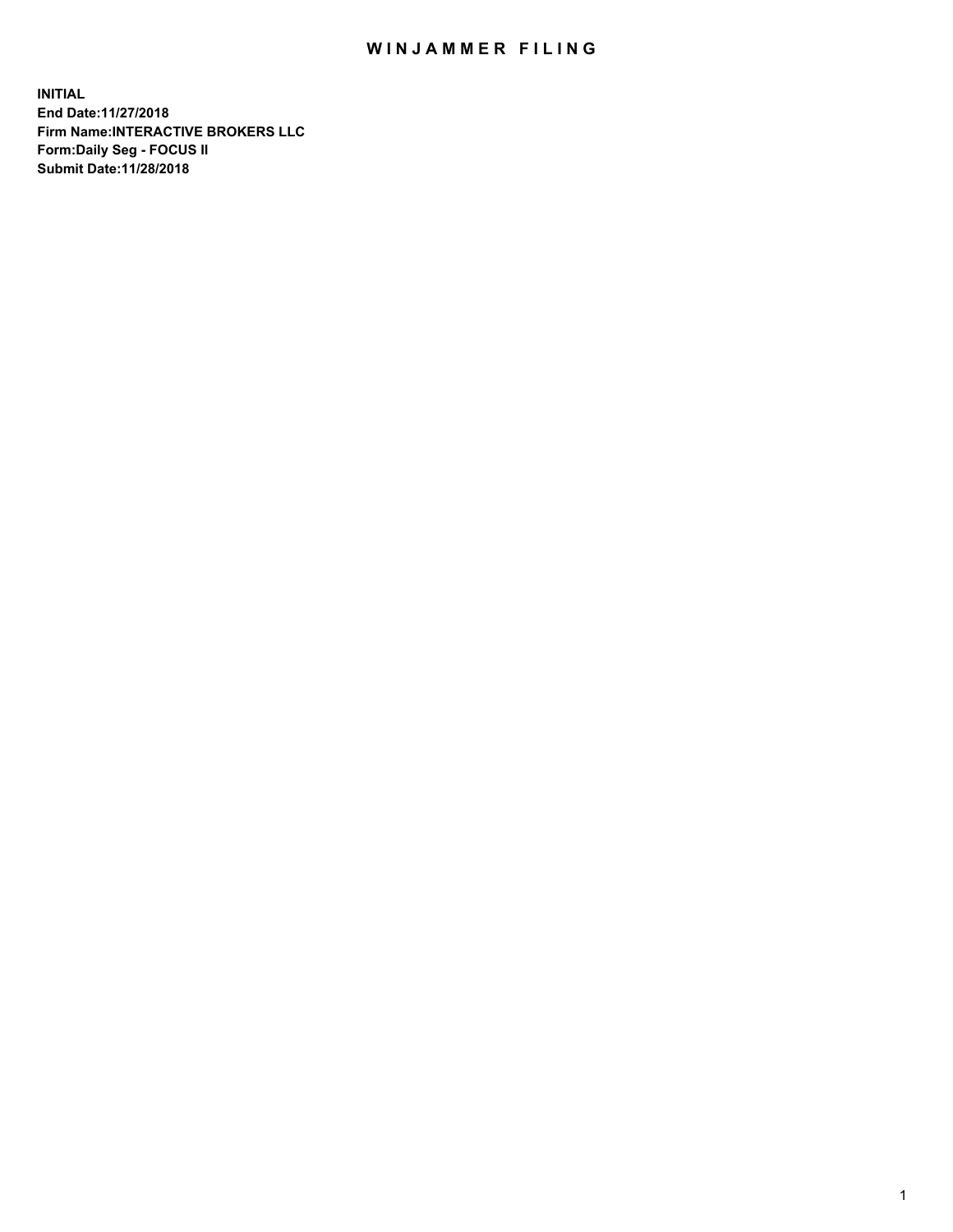**INITIAL End Date:11/27/2018 Firm Name:INTERACTIVE BROKERS LLC Form:Daily Seg - FOCUS II Submit Date:11/28/2018 Daily Segregation - Cover Page**

| Name of Company                                                                                                                                                                                                                                                                                                                | <b>INTERACTIVE BROKERS LLC</b>                                                                 |
|--------------------------------------------------------------------------------------------------------------------------------------------------------------------------------------------------------------------------------------------------------------------------------------------------------------------------------|------------------------------------------------------------------------------------------------|
| <b>Contact Name</b>                                                                                                                                                                                                                                                                                                            | James Menicucci                                                                                |
| <b>Contact Phone Number</b>                                                                                                                                                                                                                                                                                                    | 203-618-8085                                                                                   |
| <b>Contact Email Address</b>                                                                                                                                                                                                                                                                                                   | jmenicucci@interactivebrokers.c<br>om                                                          |
| FCM's Customer Segregated Funds Residual Interest Target (choose one):<br>a. Minimum dollar amount: : or<br>b. Minimum percentage of customer segregated funds required:% ; or<br>c. Dollar amount range between: and; or<br>d. Percentage range of customer segregated funds required between:% and%.                         | $\overline{\mathbf{0}}$<br>$\overline{\mathbf{0}}$<br>155,000,000 245,000,000<br>00            |
| FCM's Customer Secured Amount Funds Residual Interest Target (choose one):<br>a. Minimum dollar amount: ; or<br>b. Minimum percentage of customer secured funds required:%; or<br>c. Dollar amount range between: and; or<br>d. Percentage range of customer secured funds required between:% and%.                            | $\overline{\mathbf{0}}$<br>$\overline{\mathbf{0}}$<br>80,000,000 120,000,000<br>0 <sub>0</sub> |
| FCM's Cleared Swaps Customer Collateral Residual Interest Target (choose one):<br>a. Minimum dollar amount: ; or<br>b. Minimum percentage of cleared swaps customer collateral required:% ; or<br>c. Dollar amount range between: and; or<br>d. Percentage range of cleared swaps customer collateral required between:% and%. | $\frac{0}{0}$<br>0 <sub>0</sub><br>0 <sub>0</sub>                                              |

Attach supporting documents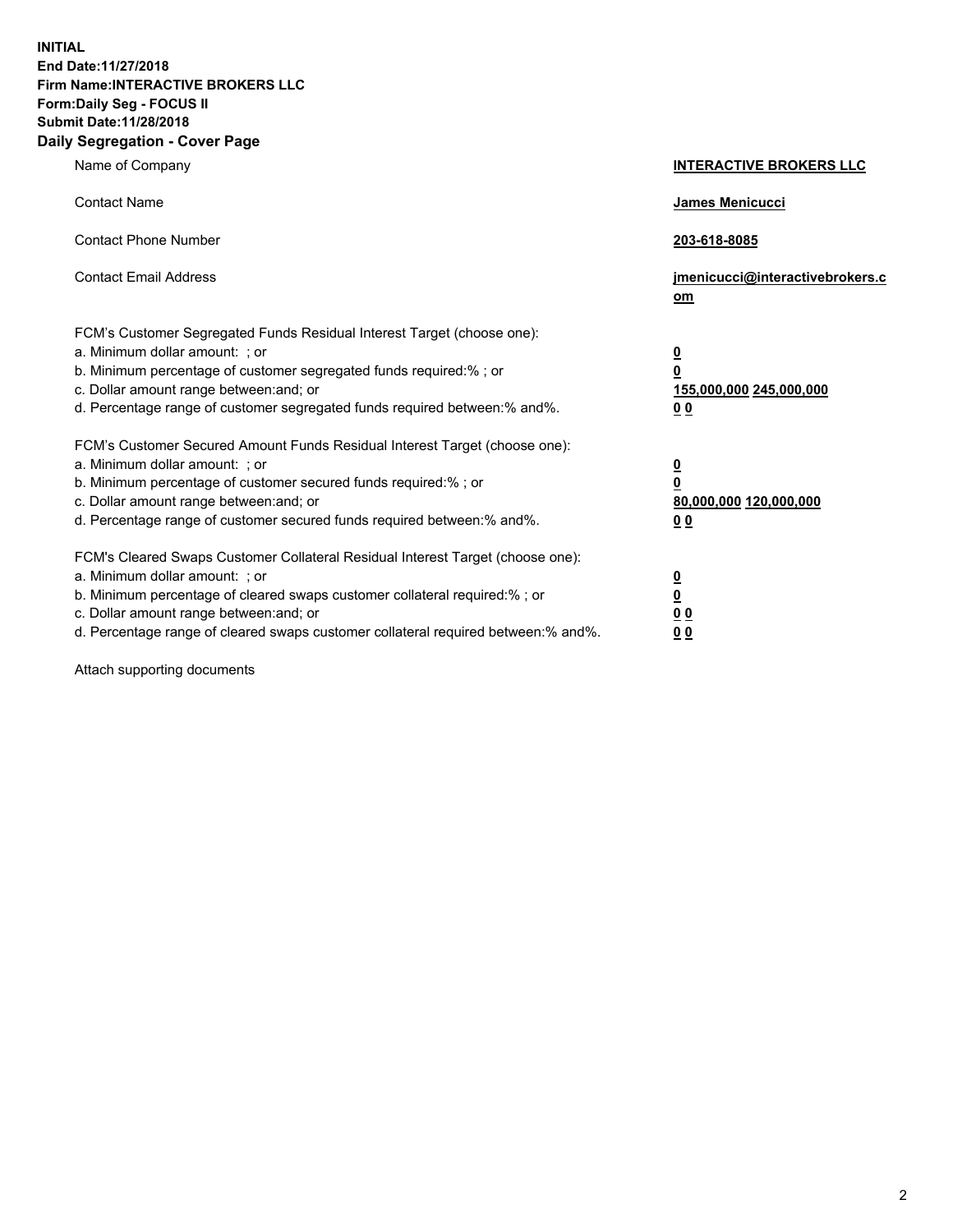## **INITIAL End Date:11/27/2018 Firm Name:INTERACTIVE BROKERS LLC Form:Daily Seg - FOCUS II Submit Date:11/28/2018 Daily Segregation - Secured Amounts**

|     | Daily Segregation - Secured Amounts                                                                  |                                   |
|-----|------------------------------------------------------------------------------------------------------|-----------------------------------|
|     | Foreign Futures and Foreign Options Secured Amounts                                                  |                                   |
|     | Amount required to be set aside pursuant to law, rule or regulation of a foreign                     | $0$ [7305]                        |
|     | government or a rule of a self-regulatory organization authorized thereunder                         |                                   |
| 1.  | Net ledger balance - Foreign Futures and Foreign Option Trading - All Customers                      |                                   |
|     | A. Cash                                                                                              | 477,245,269 [7315]                |
|     | B. Securities (at market)                                                                            | $0$ [7317]                        |
| 2.  | Net unrealized profit (loss) in open futures contracts traded on a foreign board of trade            | -28,316,122 [7325]                |
| 3.  | Exchange traded options                                                                              |                                   |
|     | a. Market value of open option contracts purchased on a foreign board of trade                       | <b>58,441</b> [7335]              |
|     | b. Market value of open contracts granted (sold) on a foreign board of trade                         | $-136,756$ [7337]                 |
| 4.  | Net equity (deficit) (add lines 1. 2. and 3.)                                                        | 448,850,832 [7345]                |
| 5.  | Account liquidating to a deficit and account with a debit balances - gross amount                    | 6,973 [7351]                      |
|     | Less: amount offset by customer owned securities                                                     | 0 [7352] 6,973 [7354]             |
| 6.  | Amount required to be set aside as the secured amount - Net Liquidating Equity                       | 448,857,805 [7355]                |
|     | Method (add lines 4 and 5)                                                                           |                                   |
| 7.  | Greater of amount required to be set aside pursuant to foreign jurisdiction (above) or line          | 448,857,805 [7360]                |
|     | 6.                                                                                                   |                                   |
|     | FUNDS DEPOSITED IN SEPARATE REGULATION 30.7 ACCOUNTS                                                 |                                   |
| 1.  | Cash in banks                                                                                        |                                   |
|     | A. Banks located in the United States                                                                | 74,282,784 [7500]                 |
|     | B. Other banks qualified under Regulation 30.7                                                       | 0 [7520] 74,282,784 [7530]        |
| 2.  | <b>Securities</b>                                                                                    |                                   |
|     | A. In safekeeping with banks located in the United States                                            | 398,318,775 [7540]                |
|     | B. In safekeeping with other banks qualified under Regulation 30.7                                   | 0 [7560] 398,318,775 [7570]       |
| 3.  | Equities with registered futures commission merchants                                                |                                   |
|     | A. Cash                                                                                              | $0$ [7580]                        |
|     | <b>B.</b> Securities                                                                                 | $0$ [7590]                        |
|     | C. Unrealized gain (loss) on open futures contracts                                                  | $0$ [7600]                        |
|     | D. Value of long option contracts                                                                    | $0$ [7610]                        |
|     | E. Value of short option contracts                                                                   | 0 [7615] 0 [7620]                 |
| 4.  | Amounts held by clearing organizations of foreign boards of trade                                    |                                   |
|     | A. Cash<br><b>B.</b> Securities                                                                      | $0$ [7640]                        |
|     |                                                                                                      | $0$ [7650]                        |
|     | C. Amount due to (from) clearing organization - daily variation<br>D. Value of long option contracts | $0$ [7660]<br>$0$ [7670]          |
|     | E. Value of short option contracts                                                                   |                                   |
| 5.  |                                                                                                      | 0 [7675] 0 [7680]                 |
|     | Amounts held by members of foreign boards of trade<br>A. Cash                                        | 120,134,301 [7700]                |
|     | <b>B.</b> Securities                                                                                 | $0$ [7710]                        |
|     | C. Unrealized gain (loss) on open futures contracts                                                  | -20,103,753 [7720]                |
|     | D. Value of long option contracts                                                                    | 58,441 [7730]                     |
|     | E. Value of short option contracts                                                                   | -136,756 [7735] 99,952,233 [7740] |
| 6.  | Amounts with other depositories designated by a foreign board of trade                               | $0$ [7760]                        |
| 7.  | Segregated funds on hand                                                                             | $0$ [7765]                        |
| 8.  | Total funds in separate section 30.7 accounts                                                        | 572,553,792 [7770]                |
| 9.  | Excess (deficiency) Set Aside for Secured Amount (subtract line 7 Secured Statement                  | 123,695,987 [7380]                |
|     | Page 1 from Line 8)                                                                                  |                                   |
| 10. | Management Target Amount for Excess funds in separate section 30.7 accounts                          | 80,000,000 [7780]                 |
| 11. | Excess (deficiency) funds in separate 30.7 accounts over (under) Management Target                   | 43,695,987 [7785]                 |
|     |                                                                                                      |                                   |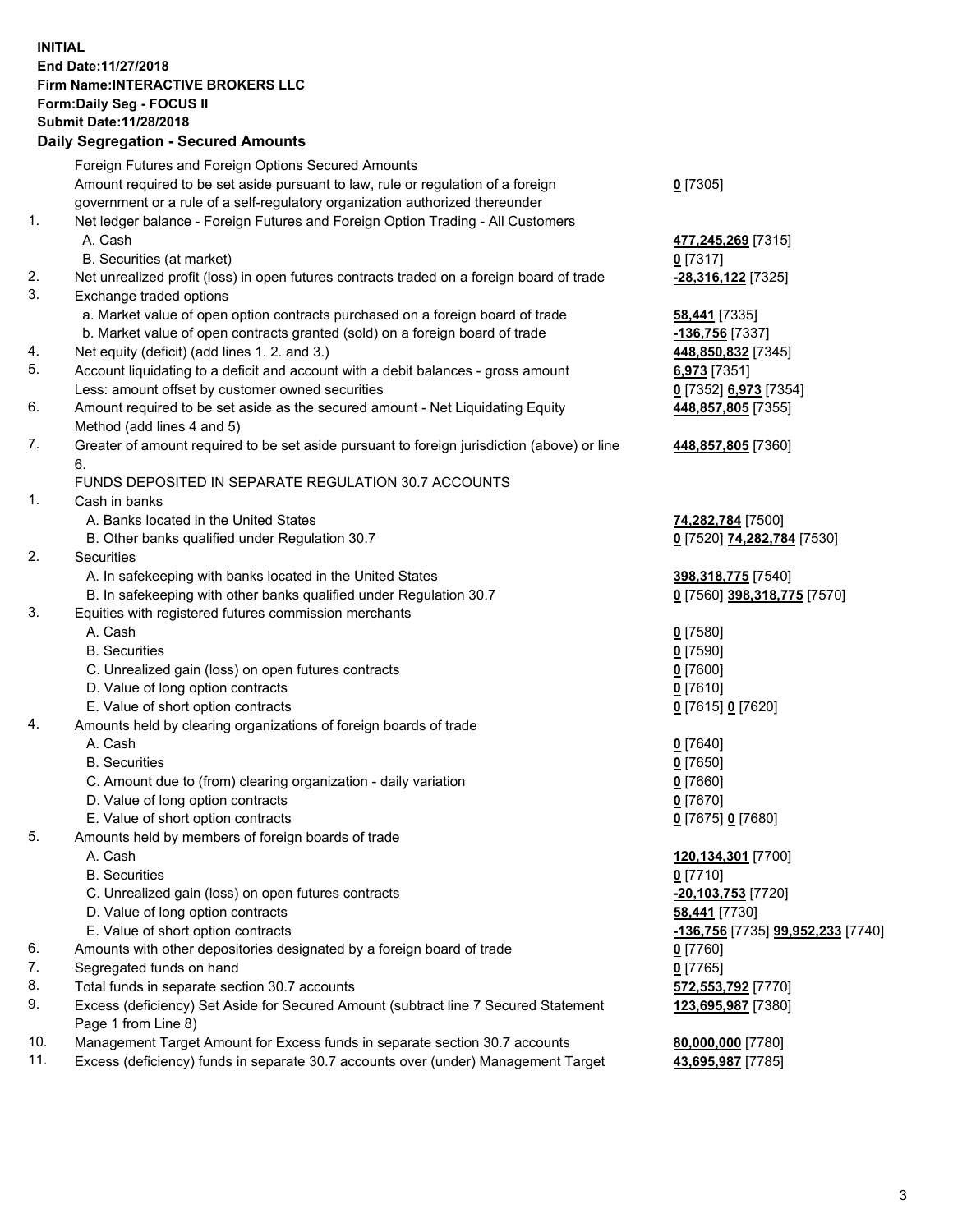**INITIAL End Date:11/27/2018 Firm Name:INTERACTIVE BROKERS LLC Form:Daily Seg - FOCUS II Submit Date:11/28/2018 Daily Segregation - Segregation Statement** SEGREGATION REQUIREMENTS(Section 4d(2) of the CEAct) 1. Net ledger balance A. Cash **4,050,463,742** [7010] B. Securities (at market) **0** [7020] 2. Net unrealized profit (loss) in open futures contracts traded on a contract market **-111,373,968** [7030] 3. Exchange traded options A. Add market value of open option contracts purchased on a contract market **427,112,204** [7032] B. Deduct market value of open option contracts granted (sold) on a contract market **-549,201,745** [7033] 4. Net equity (deficit) (add lines 1, 2 and 3) **3,817,000,233** [7040] 5. Accounts liquidating to a deficit and accounts with debit balances - gross amount **1,813,271** [7045] Less: amount offset by customer securities **0** [7047] **1,813,271** [7050] 6. Amount required to be segregated (add lines 4 and 5) **3,818,813,504** [7060] FUNDS IN SEGREGATED ACCOUNTS 7. Deposited in segregated funds bank accounts A. Cash **443,854,467** [7070] B. Securities representing investments of customers' funds (at market) **2,298,651,725** [7080] C. Securities held for particular customers or option customers in lieu of cash (at market) **0** [7090] 8. Margins on deposit with derivatives clearing organizations of contract markets A. Cash **6,319,844** [7100] B. Securities representing investments of customers' funds (at market) **1,397,546,392** [7110] C. Securities held for particular customers or option customers in lieu of cash (at market) **0** [7120] 9. Net settlement from (to) derivatives clearing organizations of contract markets **4,462,494** [7130] 10. Exchange traded options A. Value of open long option contracts **427,235,077** [7132] B. Value of open short option contracts **-549,317,090** [7133] 11. Net equities with other FCMs A. Net liquidating equity **0** [7140] B. Securities representing investments of customers' funds (at market) **0** [7160] C. Securities held for particular customers or option customers in lieu of cash (at market) **0** [7170] 12. Segregated funds on hand **0** [7150] 13. Total amount in segregation (add lines 7 through 12) **4,028,752,909** [7180] 14. Excess (deficiency) funds in segregation (subtract line 6 from line 13) **209,939,405** [7190] 15. Management Target Amount for Excess funds in segregation **155,000,000** [7194]

16. Excess (deficiency) funds in segregation over (under) Management Target Amount Excess

**54,939,405** [7198]